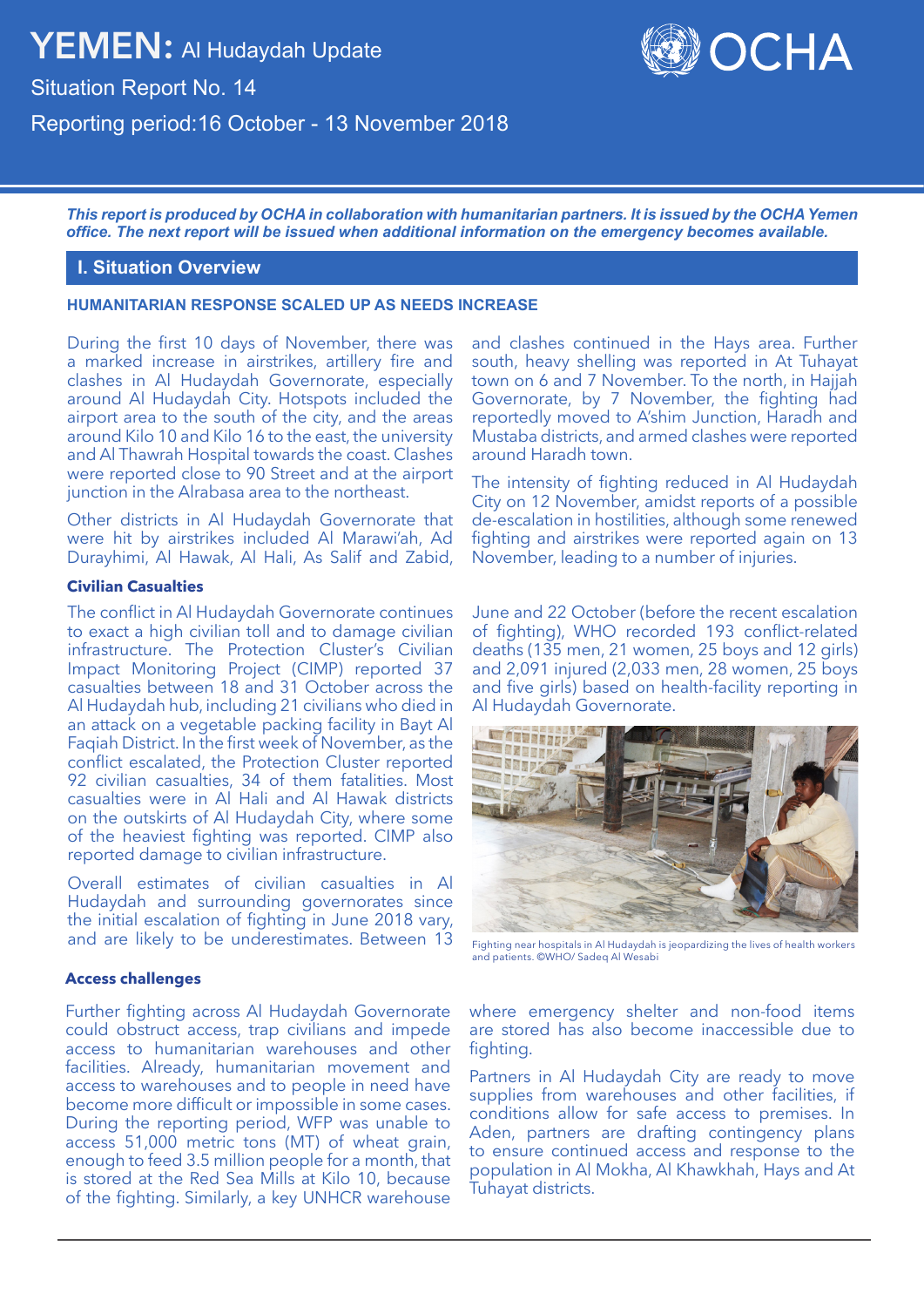### **Civilian displacement**

Following the escalation of fighting at the start of November, civilian displacement was reported in Al Hudaydah City with some families fleeing their homes in neighbourhoods around Al Hudaydah University and Tehama Development Authority in the Alrabasa area. However, no mass displacement was reported. On 5 and 6 November, following overnight airstrikes, about 300 families fled their homes in the 7 July neighbourhood and 90 Street to seek refuge in Bajil and As Sukhanah districts. Some civilians were reportedly trapped between the university and airport in Al Hudaydah City.

In total, IOM registered 75,840 displaced families (over 455,000 individuals) from Al Hudaydah Governorate in different locations across the country between 1 June and 6 November; of whom 148,000 people have been displaced from their homes in Al Hudaydah Governorate, seeking shelter in other areas of the same governorate, as the table on the right shows.

Some IDPs from Al Hudaydah have settled in governorates where they face harsh winter conditions and require additional support to survive the winter months.

### **Hospitals at risk**

Markets and schools in the centre of Al Hudaydah City have remained open for the most part and local people still move around. However, recent fighting moved close to some hospitals,

affecting the movement and safety of staff, patients and ambulances. On 8 November, the 22 May Hospital in the northwest of the city was reportedly damaged in hostilities after it was fully evacuated.

WHO reported that Al Thawrah and Al Salakhanah hospitals were accessible, but in the past week, Al Thawrah Hospital has received fewer patients. UNICEF warned that fighting close to Al Thawrah hospital would put the lives of 59 children at risk, including 25 who are in the intensive care unit. On 11 November, most medical staff and patients were evacuated from Al Thawrah due to fighting in the vicinity of the hospital, but the facility remains functional though but not to full capacity.

Al Salakhanah Hospital treated 24 war-wounded civilians between 1 and 6 November, including five women and nine children. Another 50 war-wounded were treated at a surgical field hospital run by a humanitarian partner in Al Mokha.

## **Sea ports**

Al Hudaydah port and nearby Saleef port are operational. Between 31 October and 6 November, five vessels discharged 90,339 metric tonnes (MT) of food and fuel – four vessels at Al Hudaydah and one vessel at Al Saleef ports.

# **II. Humanitarian Response**

Given the deteriorating situation in Al Hudaydah City, humanitarian partners are developing a multicluster plan to ensure they can continue to deliver life-saving assistance and support vital installations. Following detailed planning, additional food, medical supplies, WASH items, non-food items (NFIs), shelter supplies and fuel are being prepositioned within the city to sustain humanitarian operations (see cluster response section for details).

WFP and its partner, Islamic Relief Yemen, have completed preparations to start blanket food distribution in Al Hudaydah City on 13 November. The distribution will cover 30,000 households in Al Hali, Al Hawak and Al Mina districts. In addition, as a contingency plan, WFP is pre-positioning food for 40,000 households in Al Hudaydah City through its food suppliers. Warehouses to receive the food rations have been identified.

The Yemen Humanitarian Fund has allocated US\$4 million for winter cash support, targeting up to 15,000 vulnerable IDPs from Al Hudaydah Governorate along with the host communities. Each household will receive \$230 as one-off assistance. The aim is to assist families that have received very

### **Displacement by governorate**

| Governorate             | Total of<br><b>IDP HHs</b> | Total IND (est. average<br>HHs size *6) |
|-------------------------|----------------------------|-----------------------------------------|
| Al Hudaydah*            | 26,065                     | 147,780                                 |
| <b>Amanat Al Asimah</b> | 25,084                     | 150,504                                 |
| Dhamar                  | 4,948                      | 29,688                                  |
| Taizz                   | 4,370                      | 26,220                                  |
| Raymah                  | 2,436                      | 14,616                                  |
| Hajjah                  | 2,069                      | 12,414                                  |
| Lahi                    | 2,192                      | 13,152                                  |
| Al Mahwit               | 1,829                      | 10,974                                  |
| Ibb                     | 1,500                      | 9,000                                   |
| Aden                    | 1,303                      | 7,818                                   |
| Sana'a                  | 1,277                      | 7,662                                   |
| Marib                   | 1,150                      | 6,900                                   |
| Al Dhale'e              | 633                        | 3,798                                   |
| Amran                   | 361                        | 2,166                                   |
| Abyan                   | 232                        | 1,392                                   |
| Al Bayda                | 253                        | 1,518                                   |
| Shabwah                 | 54                         | 324                                     |
| Al Maharah              | 36                         | 216                                     |
| Hadramaut               | 27                         | 162                                     |
| Al Jawf                 | 20                         | 120                                     |
| Socotra                 | 10                         | 60                                      |
| <b>Grand Total</b>      | 75,840                     | 455,040                                 |

©IOM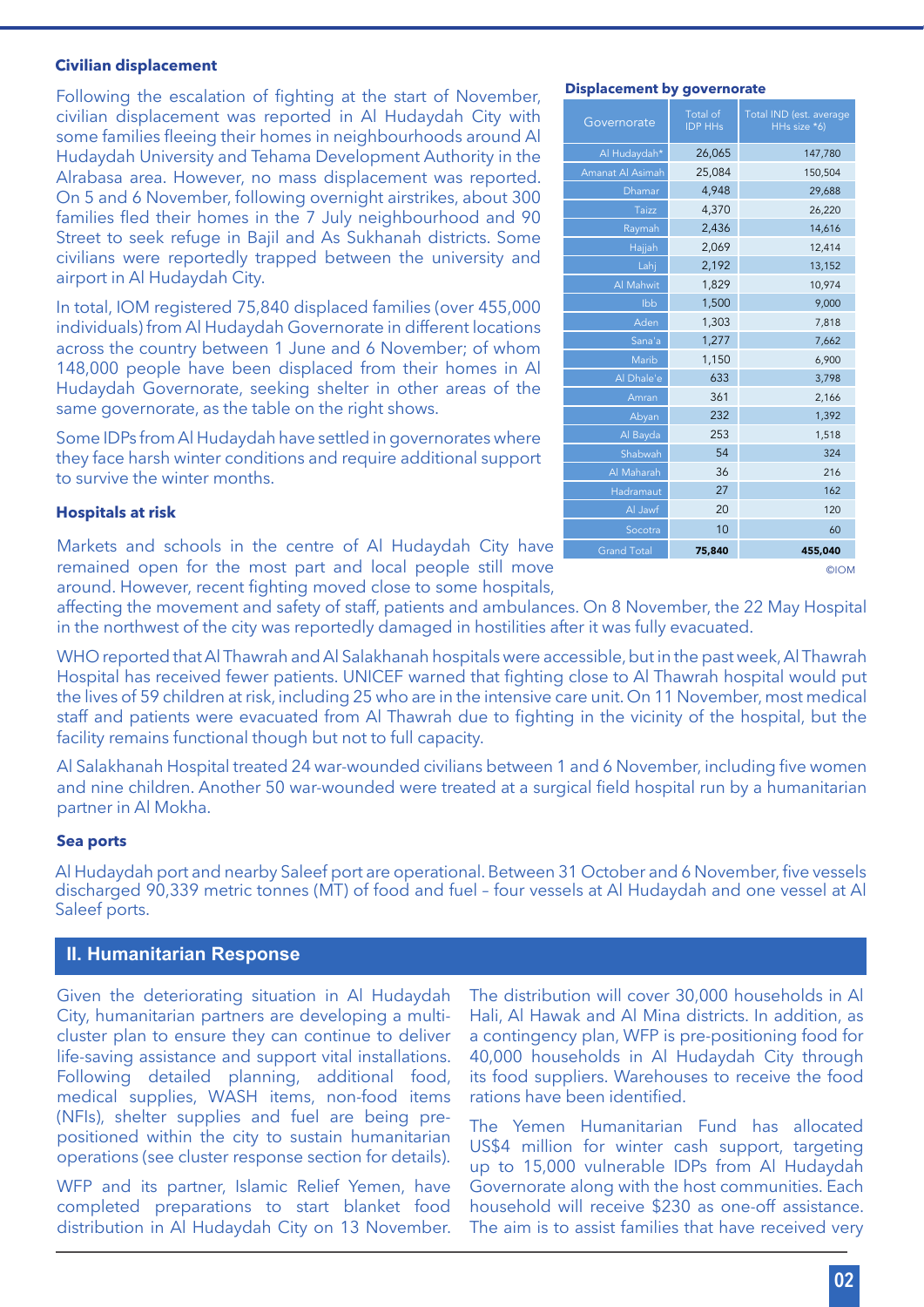little or no shelter or NFIs assistance this year. The Shelter Cluster has pre-identified four partners with the capacity to deliver this response.

UNICEF has provided 600,000 litres of fuel to the Local Water and Sanitation Corporation (LWSC) in Al Hudaydah City to support operations and ensure the continued supply of water to the city.

Between June 2018 and the end of October, Rapid Response Mechanism (RRM) partners operating under the Al Hudaydah hub delivered assistance to over 71,360 displaced households in Al Hudaydah, Hajjah, Raymah and Mahwit governorates; of whom 22,275 households received multi-purpose cash transfers, 22,211 received NFIs packages and 8,642 emergency shelter kits.



Despite escalated fighting in Al Hudaydah City, the port is open and operational, providing vital services to humanitarian partners .©WHO

UNFPA reached 10,975 households with RRM assistance across the Al Hudaydah hub. In Al Khawkhah and Hays, 566 households received RRM assistance through Vision Hope International during the reporting period.

RRM partners operating under the Aden hub also reached 7,200 displaced households since June with ready-to-use food, hygiene kits and transition kits, including 833 households during the reporting period. A total of 2,250 RRM kits are pre-positioned on the western coast in Al Khawkhah, Hays and

Mokha, areas to which displaced people flee, and partners are on standby to distribute kits to new arrivals.

Partners targeted 1,880 displaced households on the western coast for general food distribution since the end of October. In Hays, local and international NGOs trucked water to 94 water points for use by approximately 10,000 households. In Al Khawkhah, three health facilities re-opened to provide primary health care and nutrition services to about 25,000 people. The supplementary feeding programme for the treatment of moderately acute malnourished children is currently suspended in Al Khawkhah and Hays, due to a lack of nutrition supplies. The Nutrition Cluster, in collaboration with the Ministry of Health, is coordinating with WFP and the Emirates Red Crescent (ERC) to replenish supplies.

In Al Mokha, UNHCR partners distributed NFIs to 1,087 displaced households in the last two weeks. Another distribution will take place in Al Khawkhah and Hays.

The ERC and King Salman Relief Centre have established four informal IDP sites in Al Khawkhah hosting just under 1,600 families; other displaced people are living with families within the community.

WHO is supporting seven surgical teams in six districts: Al Hawak, Al Mina, Al Hali, Zabid, Bait Al Faqiah and Bajil, and has provided more than 2,300 lifesaving surgical interventions and consultations. Between 13 June and 22 October, WHO provided 28 emergency trauma kits to Al Thawrah, Al Olofi, Zabid and Bajil hospitals to meet the needs of 2,800 patients; provided more than 100,000 intravenous fluid bottles to Al Thawrah, Al Olofi, Al Salakhanah, Bait Al Faqiah and Bajil hospitals; procured four ambulances for Al Thawrah, Al Durayhimi, Zabid and Bajil hospitals; and recruited a specialized vascular surgeon for Al Thawrah Hospital. WHO also provided 4,000 blood bags and blood testing reagents and trained 40 health workers from Al Thawrah and Bajil hospitals on mass casualty management.

# **III. Cluster response**

# **WATER, SANITATION AND HYGIENE CLUSTER**

## **Response:**

- As part of the Al Hudaydah City Preparedness Plan, the Cluster aims to ensure the pumping of safe water to the population, maintenance teams are well-prepared and will pre-position 200,000 consumable health kits for rapid response teams.
- Water was trucked to 8,400 IDP families, and 265 water points were installed in Al Marawi'ah,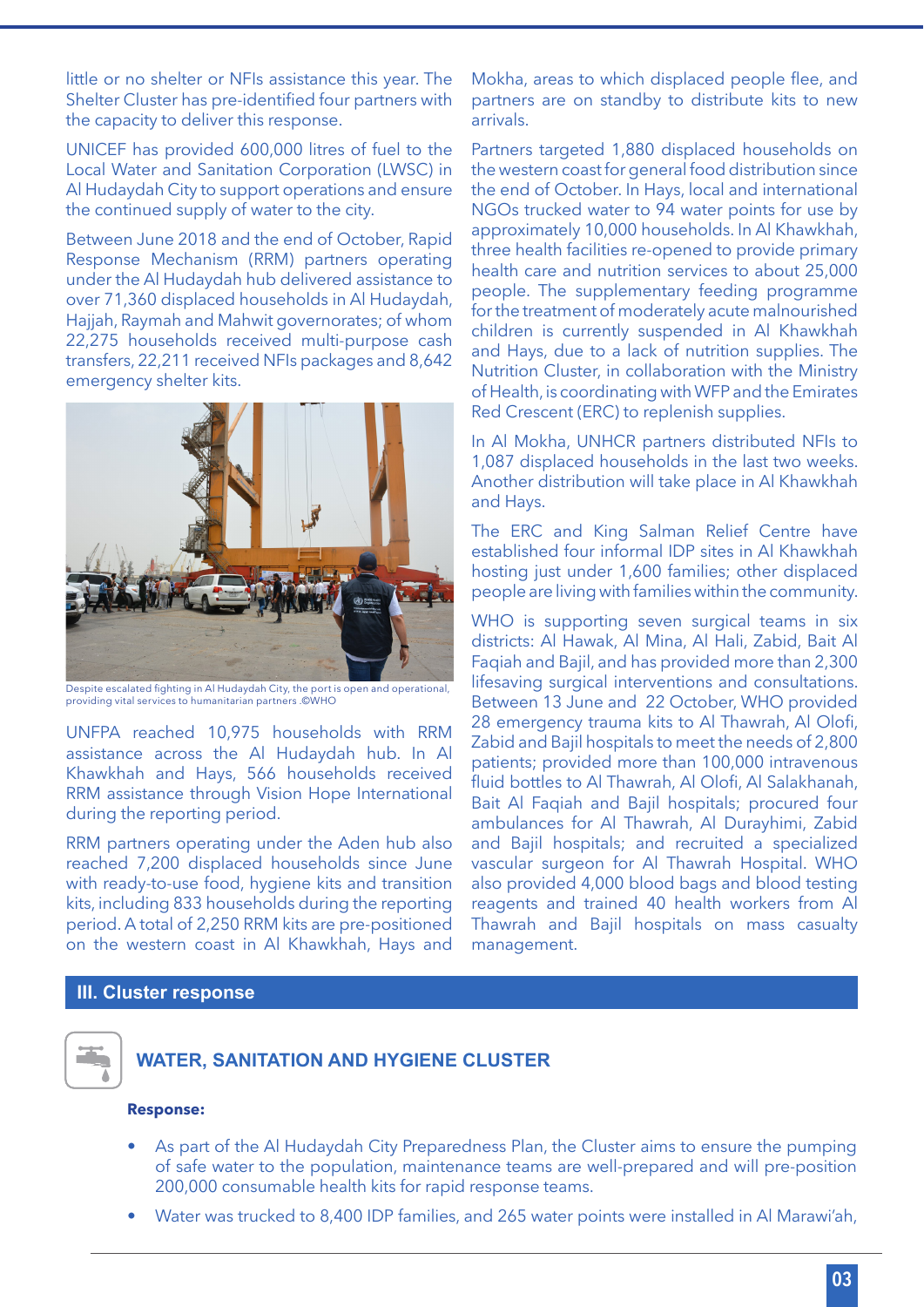Zabid, Bait Al Faqiah, Al Garrahi, Jabal Ras, Al Dahi, Al Durayhmi, Hays and Al Khawkhah districts, delivering 550,000 litres of safe water a day.

- A total of 28,580 households receive 7,184 cubic metres (CB) of safe water per day in Mabyan, Kuhlan and Abs towns in Hajjah Governorate, through the LWSC, with fuel provided by UNICEF.
- In Al Hudaydah City, 65,000 households receive 22,500 CB of safe water per day through the LWSC with fuel provided by UNICEF.
- Water source rehabilitation and solar pump installation is ongoing in Bani Saad, Wadi Ayyan and Al Khabt districts.
- Water trucking and jerry can distribution are ongoing in Bani Homad and, Al Khabt areas in Hajjah.

# **SHELTER/NON-FOOD ITEMS/CAMP COORDINATION & CAMP MANAGEMENT**

# **Response:**

- As part of the preparedness plan, the Cluster aims to pre-position 5,000 NFI kits and 2,000 shelter kits inside Al Hudaydah City. Two warehouses to receive the kits have been identified.
- In Al Hudaydah hub, UNHCR completed the distribution of 1,841 NFI kits and 1,447 ESKs for newly displaced households in Abs District in Hajjah through a partner. The kits enabled families to access essential household items and temporary shelter until they find a longerterm solution.
- In Aden, UNHCR distributed NFIs through a partner for 1,303 displaced households in Khanfir District in Abyan, 547 households in Zingibar District in Abyan, 123 households in Al Qabbaytah District in Lahj, and 112 households at Khaled Ibn Al Waleed IDP hosting site, Dar Sad District, Aden.
- IOM distributed NFI kits through the Danish Refugee Council (DRC) to 391 households at the Al Rebat IDP hosting site in Tuban District in Lahj. DRC provided 724 households with NFIs in Al Khawkhah District in Al Hudaydah. DRC constructed 30 latrines at Al Rebat IDP hosting site and continued to deliver water, and conducted a cholera awareness campaign at the site.
- UNHCR transferred cash grants, through Al-Amal Bank, for rental subsidies to 251 households in Aden, 15 in Al Hudaydah, 117 households in Lahj, eight in Shabwah and 111 in Taizz governorates.
- In Sana'a, UNHCR, working through a partner, distributed NFI kits to 71 displaced households. ADRA distributed NFI kits to 720 households in Dhamar City; while 17 households were provided with family tents in Mayfa'at Anss District in Dhamar.
- UNHCR, working through a partner, distributed NFI kits to 411 households in Al Dhihar, 191 households in Al Mashannah, 16 households in Ibb, 68 households in Jiblah and 181 households in Yarim District, all in Ibb Governorate and 247 households in At Ta'iziyah District in Taizz Governorate.



# **HEALTH CLUSTER**

# **Response:**

- As part of the preparedness plan, the Cluster plans to ensure that three public hospitals have sufficient fuel supplies till the end of the year, as well as sufficient stocks of medicines and trauma kits; ensure SAM supplies are pre-positioned in hospitals and health centres; and ensure that the three DTCs in the city have enough cholera kits.
- Since clashes intensified around Al Hudaydah City, casualties are being transferred to hospitals that are supported by partners, such as Al Salakhanah Hospital.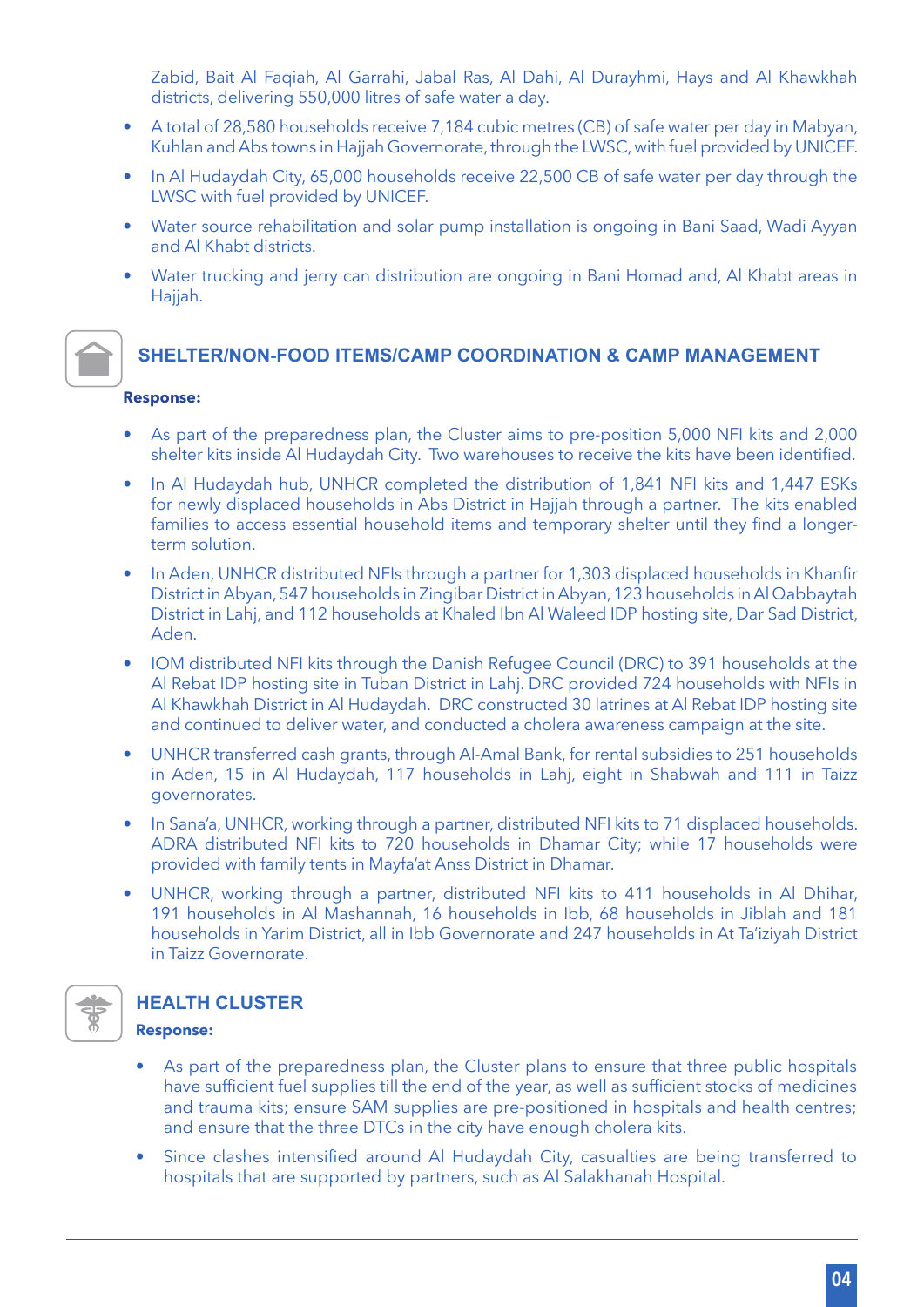- An INGO is supporting Al Salakhanah hospital's emergency unit and operating theatre; other support is being provided to the emergency unit in another facility and the Renal Dialysis Centre.
- Partners are providing kits for conflict casualties to two rural hospitals in Bait Al Fagiah and Zabid.
- UNFPA, through a partner, supported the construction and equipping of an extension to the maternal and newborn health department at Al Thawrah Hospital.
- UNFPA will support reproductive health services in 25 health facilities including emergency obstetric care through staff incentives and supplies. It continued to distribute reproductive health kits to facilitate the provision of life-saving reproductive health services.
- The National Yemen Midwives Association provided supplies to 10 midwives in the Hajjah Governorate. This provided community-based reproductive health services, including safe pregnancy and delivery care, in areas receiving IDPs from Al Hudaydah.



**PROTECTION CLUSTER**

# **Response:**

- As part of the preparedness plan, the Cluster aims to ensure that community protection centres in the city provide the required support, assistance is provided to victims and community protection networks are mobilized to refer cases for assistance.
- Cluster partners staffed referral desks at transit sites and humanitarian service points in Al Hudaydah where IDPs receive information on available services. The desks identified and referred vulnerable cases for services. Child protection actors provided case management, psychosocial support and mine risk awareness (MRE) training.
- 20,982 children and their caregivers received psychosocial services through the Ministry of Social Affairs and Labour (MOSAL) in Hajjah, Al Hudaydah and Raymah governorates.
- MRE sessions reached more than 21,392 people in Hajjah, Al Hudaydah and Raymah. MOSAL in cooperation with Yemen Executive Mine Action Centre trained 30 community workers on MRE in Hajjah to scale up the campaign.
- 382 children received case management services in Al Hudaydah, Hajjah, Raymah and Mahwit governorates.
- MOSAL trained 100 social workers and child protection committee members on case management in Raymah.
- 18,534 parents, children and community members received awareness sessions on child protection in emergencies in Al Hudaydah City.
- Integrated child protection health and nutrition services in Hajjah targeted 62 health centres, providing 4,299 children and 1,304 parents with psychosocial services, case management and child-rights awareness sessions.
- 1,493 people benefited from gender-based violence awareness raising sessions, 140 women from life skills courses, and 180 survivors from multi-sectorial case management services. In addition, 18 women and girls were admitted to the shelters.